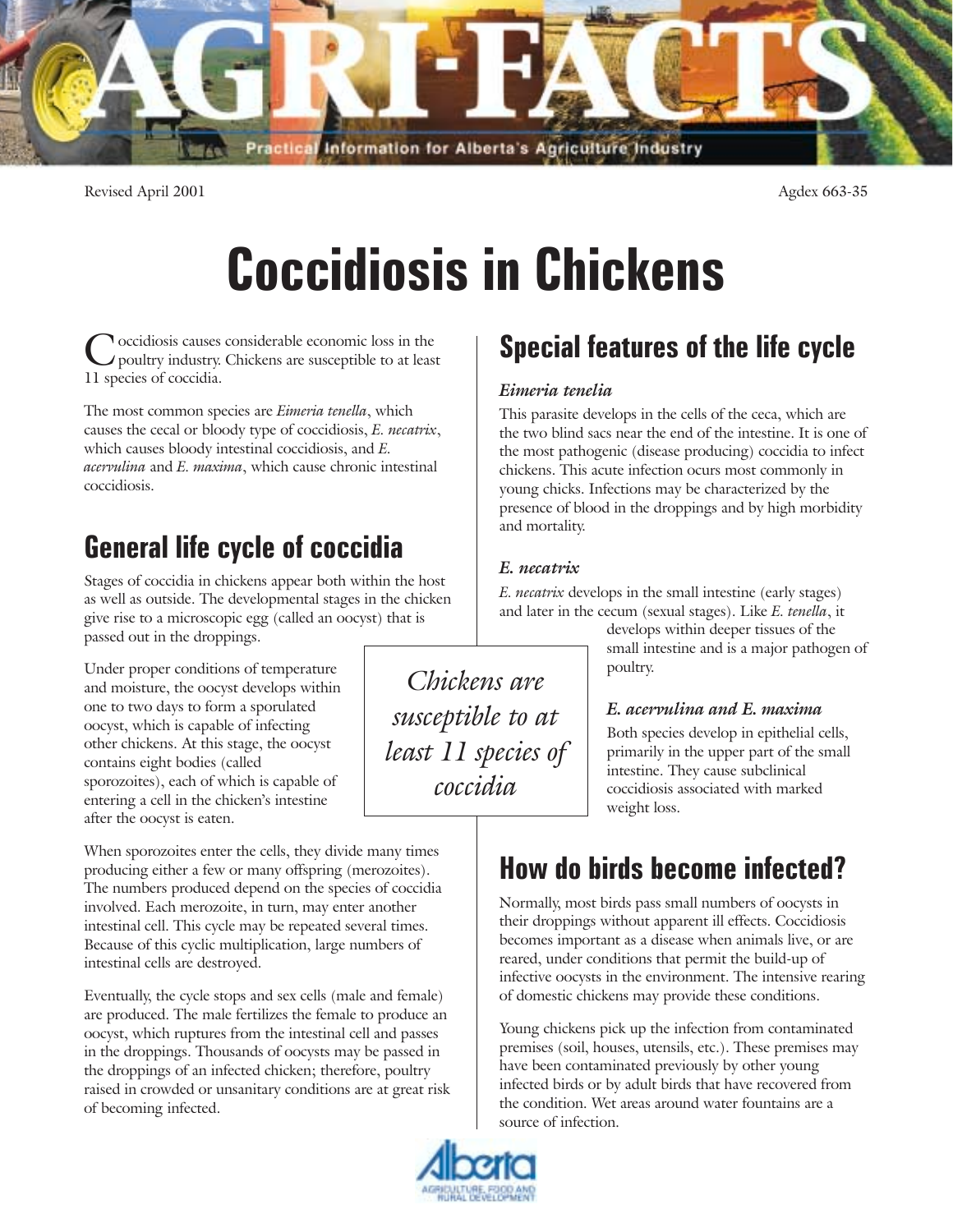Oocysts remain viable in litter for many months. In this way, they can contaminate a farm from year to year. Oocysts are killed by freezing, extreme dryness and high temperatures.

## How do coccidia harm chickens?

Several factors influence the severity of infection. Some of these include the following:

- The number of oocysts eaten. Generally, an increase in the number of oocysts eaten is accompanied by an increase in the severity of the disease.
- Strain of coccidia. Different strains of a species may vary in pathogenicity.
- Environmental factors affecting the survival of the oocysts.
- Site of development within the host. Coccidia that develop superficially are less pathogenic than those that develop deeper.
- Age of the bird. Young birds are generally more susceptible than older ones.
- Nutritional status of the host. Poorly fed birds are more susceptible.

Coccidiosis in chickens is generally classified as either intestinal or cecal. Most serious cases of intestinal coccidiosis are caused by *E. necatrix*. Cecal coccidiosis is due to *E. tenella.*

Coccidiosis occurs most frequently in young birds. Old birds are generally immune as a result of prior infection. Severe damage to the ceca and small intestine accompany the development of the coccidia. Broilers and layers are more commonly infected, but broiler breeders and turkey and pheasant poults are also affected.

Coccidiosis generally occurs more frequently during warmer (May to September) than colder months (October to April) of the year. *E. acervulina* and *E. maxima* develop in epithelial cells within the small intestine and generally cause chronic intestinal coccidiosis.

#### How to know when chickens are infected

The most easily recognized clinical sign of severe cecal coccidiosis is the presence of bloody droppings. Dehydration may accompany cecal coccidiosis.

Coccidiosis caused by *E. tenella* first becomes noticeable at about three days after infection. Chickens droop, stop feeding, huddle together, and by the fourth day, blood begins to appear in the droppings. The greatest amount of blood appears by day five or six, and by the eighth or ninth day, the bird is either dead or on the way to recovery. Mortality is highest between the fourth and sixth days. Death may occur unexpectedly, owing to excessive blood loss. Birds that recover may develop a chronic illness as a result of a persistent cecal core. However, the core usually detaches itself by eight to ten days and is shed in the droppings.



*Figure 1. Coccidiosis caused by E.tenella developing in the ceca. The arrow indicates the cecal core*

*E. necatrix* causes a more chronic disease than *E. tenella* and does not produce as many oocysts. Therefore, a longer time is usually required for high levels of environmental contamination. Birds heavily infected with *E. necatrix* may die before any marked change is noticed in weight or before blood is found in the feces.

*E. acervulina* is less pathogenic than *E. tenella* or *E. necatrix. E. acervulina* is responsible for subacute or chronic intestinal coccidiosis in broilers, older birds and chickens at the point of lay. The clinical signs consist of weight loss and a watery, whitish diarrhea. At postmortem, greyish-white, pinpoint foci or transversely elongated areas are visible from the outer (or serous) surface of the upper intestine. The foci consist of dense areas of oocysts and gamete (male and female sex cells) production.



*Figure 2. Greyish-white foci in the intestine caused by E. necatrix*